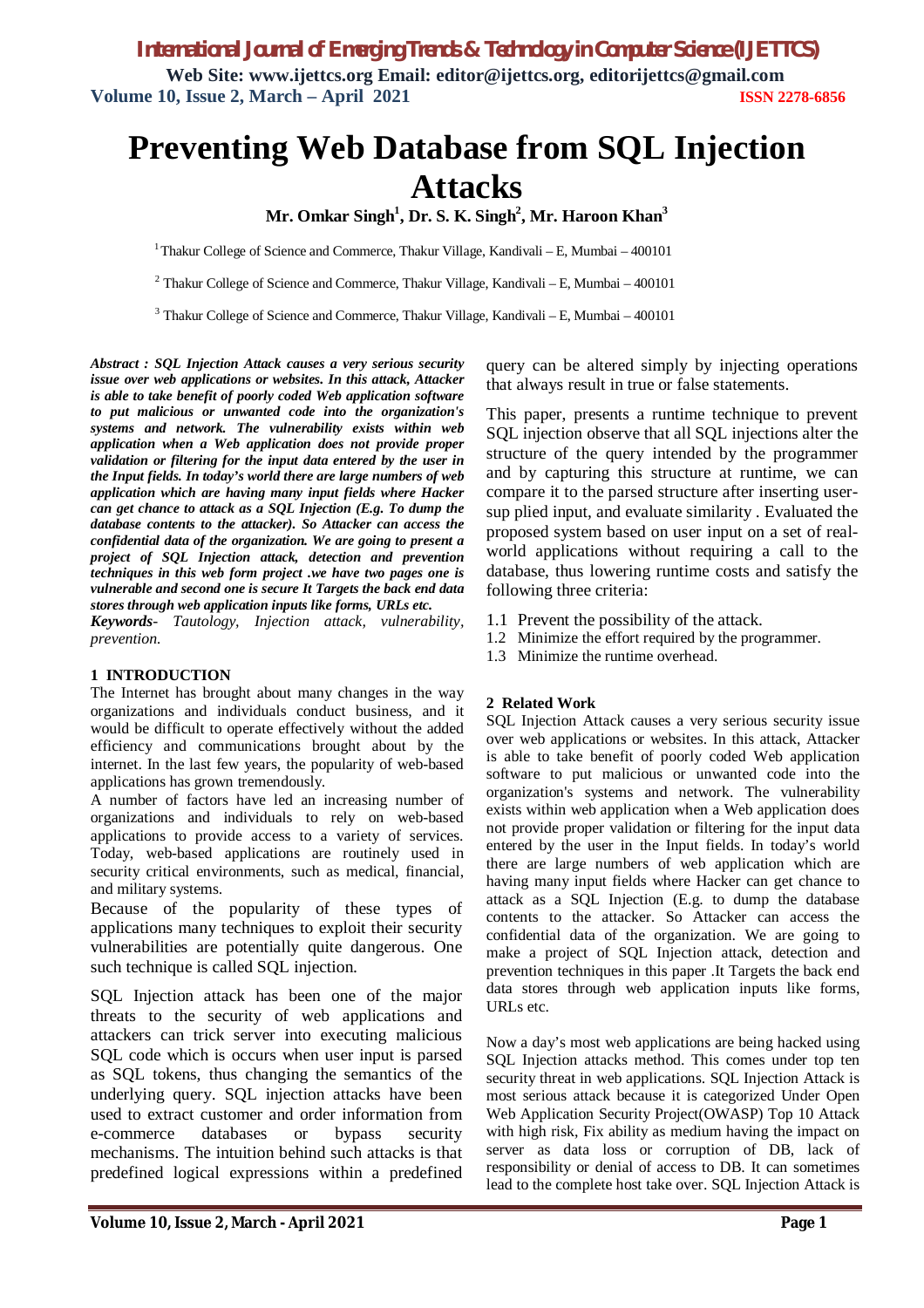# *International Journal of Emerging Trends & Technology in Computer Science (IJETTCS)* **Web Site: www.ijettcs.org Email: editor@ijettcs.org, editorijettcs@gmail.com Volume 10, Issue 2, March – April 2021 ISSN 2278-6856**

most effective method for accessing the data from DB (Backend), with the help of this attack attacker can reach to the database and lift or steal sensitive information. The cause of SQL Injection is Malicious User input being treated as real DB Query. Commonly this attack is generated from web input so we can say it also an input validation attacks. With the help of this attack Hacker can get table details, database schema, and also Hacker can employ DML statement from the supplied input filed to web application to the database server which resulting a corrupt/ modified database.

SQL Injection has become a common issue with database driven web application. The attack is easily detected, and exploited, and as such, any site or software package with even a minimal user base is likely to be subject to an attempted attack of this kind. Essentially, the attack is carried out by placing a Meta character into data input fields to then place SQL commands in the control plane, which does not exist there before. SQL injection attacks allow hacker to spoof identity of system, make the changes within existing data, which causes repudiation issues such as changing balances or tampering to transaction, allow the complete disclosure of all data on the system, delete the data or make it otherwise unavailable, and become administrators of the database tier. SQL Injection is very common with various kinds of languages like PHP and ASP.

Applications due to the prevalence of older functional interfaces. Due to the interfaces available in the JAVA and .NET applications are less vulnerable to have easily exploited SQL injections. Depending up the attacker's skill and imagination, such as low privilege connections to the Database server and so on, the severity of SQL Injection attacks is limited.

We reviewed a number of electronic journal articles from IEEE journals and from ACM, and gathered some information from web sites to gain sufficient knowledge about SQL injection attacks. Following are the papers from which we covered different important strategies to prevent SQL injection attacks.

2.1 From "Using Parse Tree Validation to Prevent SQL Injection Attacks" ACM, I covered the techniques for sqlinjection discovery. This paper also covered very well the SQL parse tree validation that we mentioned in report (Gregory T. Buehrer Bruce W. Weide, and Paolo A. G. Sivilotti, 2005).

2.2 From "The Essence of Command Injection Attacks in Web Applications" ACM, they covered the techniques to check and sanitize input query using SQLCHECK, it use the augmented queries and SQLCHECK grammar to validate query. (Zhendong Su and Gary Wassermann, 2006).

2.3 From "Using Automated Fix Generation to Secure SQL Statements" IEEE CNF, they covered brief background, SQL statement, and vulnerability replacement methods (Stephen Thomas and Laurie Williams, 2007).

2.4 From "Automated Protection of PHP Applications against SQL-injection Attacks" they covered an original method to protect application automatically from SQL Injection attacks. The original approach combines static analysis, dynamic analysis, and automatic code re-engineering to secure existing properties (Ettore Merlo, Dominic Letarte, Giuliano Antoniol, 2007).

2.5 From "Preventing SQL Injection Attacks in Stored Procedures", they also provided a Novel approach to shield the stored procedures from attack and detect SQL injection from sit (Ke Wei, M. Muthuprasanna, Suraj Kothari, 2007). This method combines runtime check with static application code analysis so that they can eliminate vulnerability to attack. The key behind this attack is that it alters the structure of the original SQL statement and identifies the SQL injection attack. The method is divided in two phases, one is offline and another one is runtime. In the offline phase, stored procedures use a parser to pre- process and detect SQL statements in the execution call for runtime analysis. In the runtime phase, the technique controlled all runtime generated SQL Queries related with the user input and check these with the original structure of the SQL statement after getting input from the user. Once this technique detects the malicious SQL statements it prevents the access of these statements to the database and provides details about attack.

#### **3 Methodology**

#### **3.1 Tautologies:**

Tautology-based attack is to inject code in one or more conditional statements so that they always evaluate to true. The most common usages of this technique are to bypass authentication pages and extract data. If the attack is successful when the code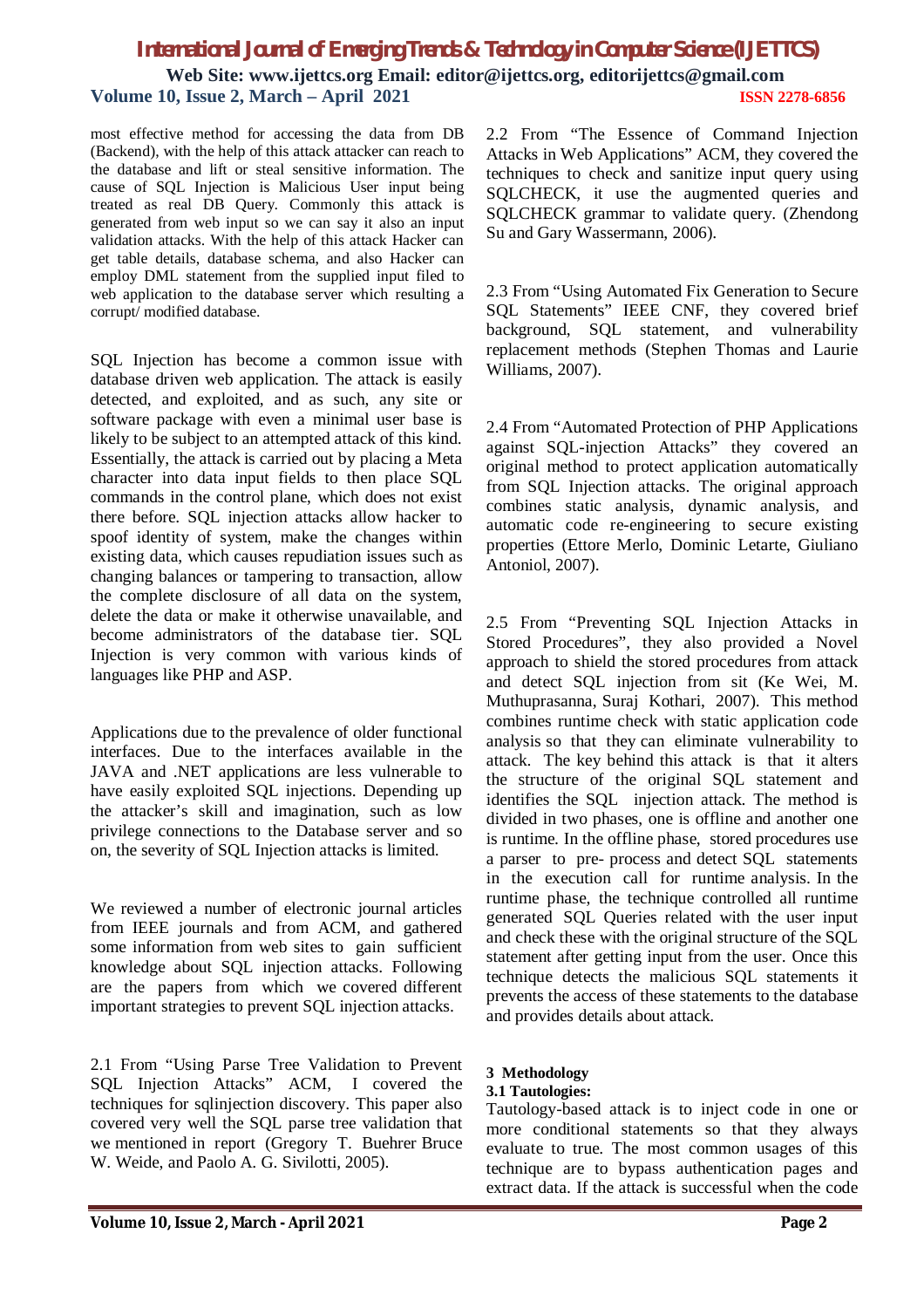# *International Journal of Emerging Trends & Technology in Computer Science (IJETTCS)*

**Web Site: www.ijettcs.org Email: editor@ijettcs.org, editorijettcs@gmail.com Volume 10, Issue 2, March – April 2021 ISSN 2278-6856**

either displays all of the returned records or performs some action if at least one record is returned. Example: In this example attack, an attacker submits

Enter haroon as username

Enter xxx') OR  $1 = 1 -$  as password

## **3.2 Union Query:**

In union-query attacks, Attackers do this by injecting a statement of the form: UNION SELECT <rest of injected query> because the attackers completely control the second/injected query they can use that query to retrieve information from a specified table. The result of this attack is that the database returns a dataset that is the union of the results of the original first query and the results of the injected second query.

Example: Inject this Query

- $\geq 1$ ' order by 7---
- $\geq 1$ ' union select 1,2,3,4,5,6,7--
- $\triangleright$  1'union select 1, @ @ version, 3,4, 5, 6, 7--
- $\geq 1'$  union select 1,table\_name, 3,4,5,6,7 from information\_schema.tables-- -
- $\geq 1'$ union select 1,column\_name,3,4,5,6,7 from information schema.columns where table\_name="users"-- -
- $\geq 1'$  union select 1, column\_name, 3,4, 5, 6, 7 from information schema.columns where table\_name=char(117,115,101,114,115)-- -
- $\geq 1$ ' union select 1,password, 3,4, 5, 6,7 from users---

# **3.4 Proposed Solution**

A web application is vulnerable to an SQL injection attack if an attacker is able to insert SQL statements into an existing SQL query of the application. This is usually achieved by injecting malicious input into user fields that are used to compose the query, login page prompts the user to enter her username and password into a form typically used for checking the user login credentials therefore, are prime targets for an attacker. In this example, if the login application does not perform correct input validation of the form fields, the attacker can inject strings into the query that alter its semantics. For example, consider an hacker entering "OR  $1=1$ "-- one of sql injection string as in the tabel $(1)$ , the "--" command indicates a comment in Transact-SQL. Hence, everything after the first "--" is ignored by the SQL database engine with the help of the first quote in the input string, the user name string is closed, while the "OR  $1=1$ " adds a clause to the query which evaluates to true for every row in the table. When executing this query, the database returns all user rows, which applications often interpret as a valid login. So in the proposed system all client-supplied data needs to be cleansed of any characters or strings that could possibly be used maliciously as shown in the figure(1).

In this section list proposed methods can be applied to minimize the risk of a SQL injection attack

## **3.5 Using escape string**

Developers usually use php function mysql\_real\_escape\_string to filter input data. As of PHP 5.5.0 mysql\_real\_escape\_string and the mysql extension are deprecated. So we shall use mysqli extension and mysqli::escape\_string function instead. Where the unnecessary extra characters are removed and then passed to the execution.

## **3.6 Using prepared statements**

When prepared statements and parameterized queries are used, these SQL statements that are sent to and parsed by the database server separately from any parameters. In this way it is impossible for an attacker to inject malicious SQL.

# **3.7 Validation Input**

The first step in any form processing script should check the syntax of input for validity to verify that the input is a valid input in the language. The validation could be anything such as checking whether the entered value for "password" is a number, and is 16 or over, or making sure the username column has only valid characters such as A to Z, a to z and many classes of input have fixed languages such Email addresses, dates etc.

# **3.8 Limit the Length of User Input**

Make use of the maxlength attribute of the textbox controls will be restricting the number of characters the hacker can type. In proposed system all text boxes and form fields should be always as short as possible for example, if the firstname textbox should only accept 40 characters, then enforce the length in the maxLength attribute. This will restrict the hacker to send small set of commands back to the server

<input type="text" id="txtFirstname" MaxLength="40" runat="server "/>

# **3.9 Error messages**

These should not reveal sensitive information and where exactly an error occurred. Simple custom error messages such as "Sorry, we are experiencing technical errors. The technical team has been contacted. Please try again later" can be used instead of display the SQL statements that caused the error.

# **3.10 Password encryption**

SQL Server automatically encrypts the passwords that you assign to logins and application roles. Even if you look directly into the system tables in the master database, you won't find actual passwords. You don't need to do anything to enable this feature; in fact, you can't disable it.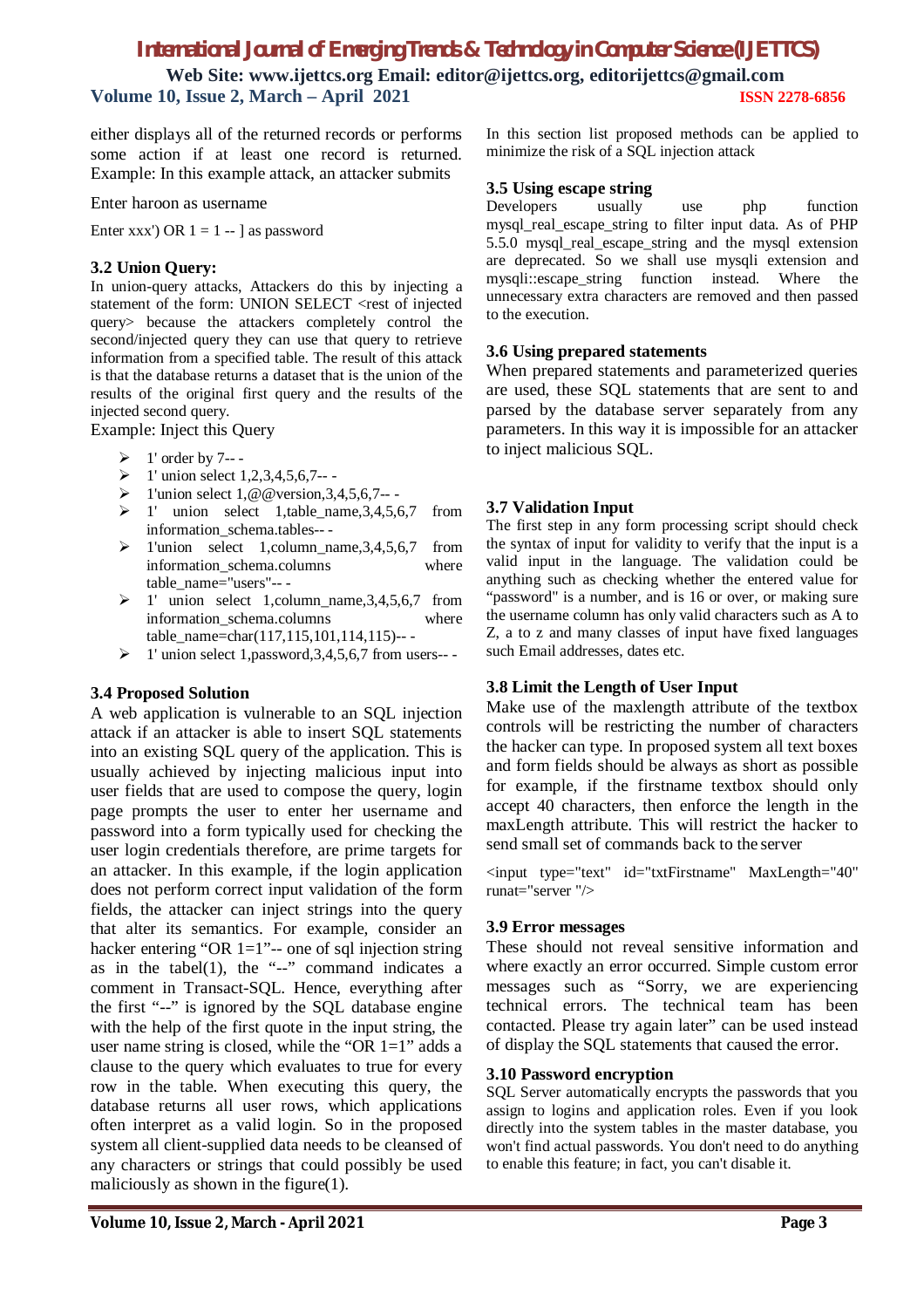# *International Journal of Emerging Trends & Technology in Computer Science (IJETTCS)*

**Web Site: www.ijettcs.org Email: editor@ijettcs.org, editorijettcs@gmail.com Volume 10, Issue 2, March – April 2021 ISSN 2278-6856**

#### **3.11 Result and Discussion**

Suppose user supplies admin and 1234 as the password. The statement to be executed against the database would be

SELECT  $*$  FROM users WHERE email  $=$  'admin' AND password  $=$  md5( $'1234'$ ):



The above code can be exploited by commenting out the password part and appending a condition that will always be true. Let's suppose an attacker provides the following input in the email address field.

admin' OR  $1 = 1$  LIMIT  $1 -$ ']

Xxx for the password.

The generated dynamic statement will be as follows.

SELECT \* FROM users WHERE email = 'admin' OR  $1 = 1$  LIMIT  $1 -$ '] AND password = md5('1234');

#### *Here,*

xxx@xxx.xxx ends with a single quote which completes the string quote

OR  $1 = 1$  LIMIT 1 is a condition that will always be true and limits the returned results to only one record.

-- ' AND … is a SQL comment that eliminates the password part.

We have a login page that is vulnerable to SQL Injection attacks. The php form code above is taken from the login page. The application provides basic security such as sanitizing the username field. This means our above code cannot be used to bypass the login.

To get round that, we can instead exploit the password field. The diagram below shows the steps that you must follow

Let's suppose an attacker provides the following input

Step 1: Enter haroon as username

Step 2: Enter xxx') OR  $1 = 1 -$  S

tep 3: click on sign in button

Step 4: you will directed to the welcome page





#### **4. Conclusion**

Web applications have become an essential and integral part of internet usage today as they provide the convenience of business and personal transactions anywhere anytime. However, SQLIAs pose a serious threat to web applications hence; the primary purpose of this project was to present a new model to protect and detect web applications against SQLIAs with least modification of the Web architecture. Our proposed model was developed based on negative tainting and SQL syntaxaware methods, and was evaluated through SQL penetration testing in web application and database server. The negative tainting and SQL syntax-aware that we use gives our technique several significant advantages over techniques based on other mechanisms.

Evaluations have been performed using three different applications. We were able to successfully distinguish between legitimate SQL queries and malicious ones that had adopted various evasion methods such as encoding, comments and white space evasion methods as well as logical expressions and string techniques that were not captured by commercially available detection engines.

#### **REFERENCES**

- [1] Atefeh Tajpour ,Suhaimi Ibrahim, Mohammad Sharifi"Web Application Security by SQL Injection DetectionTools", IJCSI International Journal of ComputerScience Issues, Vol. 9, Issue 2, No 3, March 2012.
- [2] Mayank Namdev, Fehreen Hasan, Gaurav Shrivastav"Review of SQL Injection Attack and Proposed Methodfor Detection and Prevention of SQLIA", InternationalJournal of Advanced Research in Computer Scienceand Software Engineering, Volume 2, Issue 7, July2012.
- [3] Sitharthan. S, Sankaran. S "SQL Injection Attack-Types and Classification A Review", InternationalJournal of Computer Science and InformationTechnology Research ISSN 2348-120X (online) Vol. 2,Issue 3, pp: (33-38), Month: July September 2014.